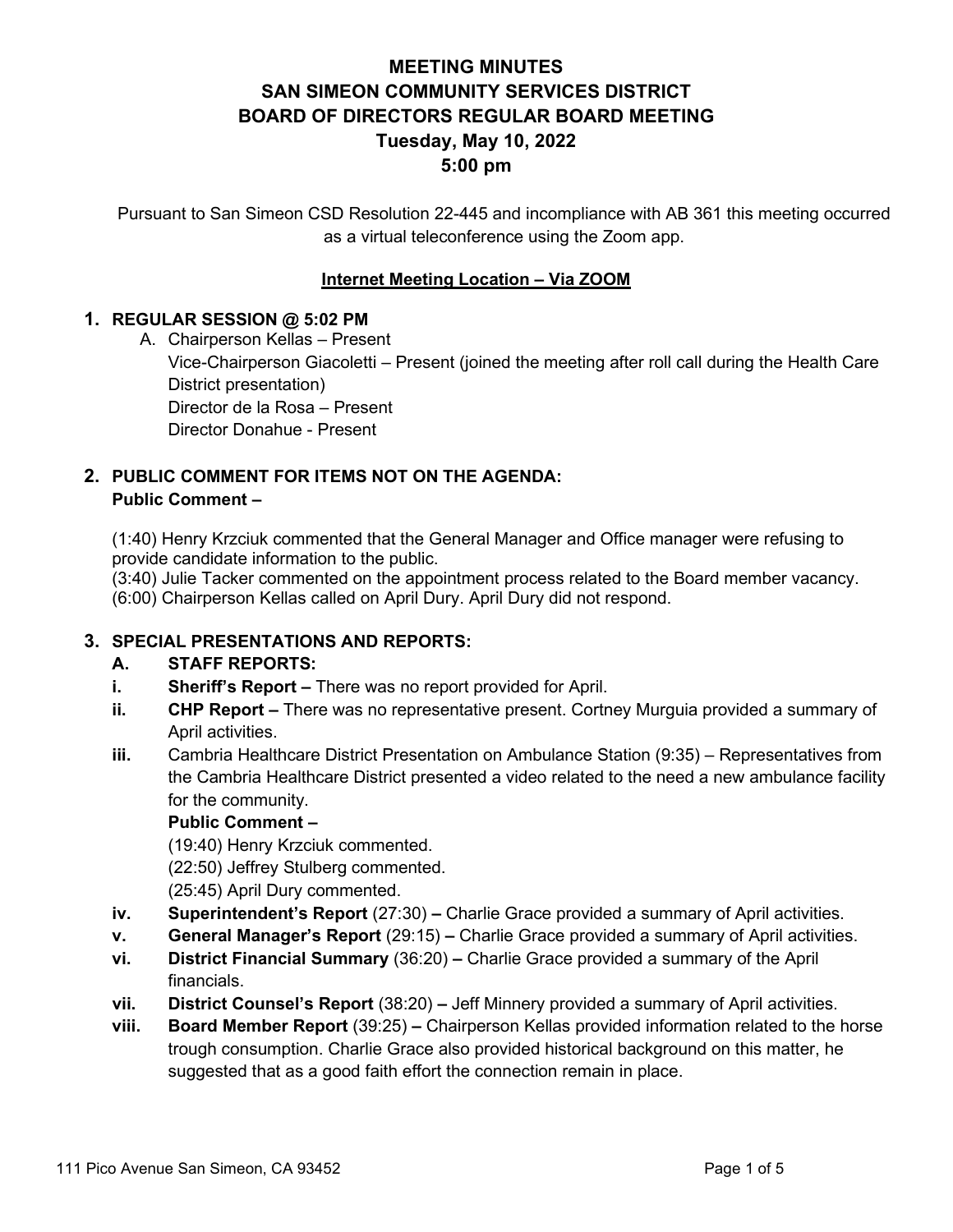## **B. AD-HOC & STANDING COMMITTEE REPORTS:**

- **i. Status Update**  Coastal Hazard Response Plan (CHRP) None provided.
- **ii. Status Update** Budget Committee Mike Hanchett provided a summary of the Budget committee meeting.
- **iii. Status Update** Water Committee No report was provided.

#### **Public Comment –**

(44:00) Julie Tacker commented.

(47:00) Jeff Stolberg commented.

(48:10) Henry Krzciuk commented.

### **4. CONSENT AGENDA ITEMS:**

- **A. REVIEW AND APPROVAL OF MINUTES FOR THE REGULAR MEETING ON APRIL 12, 2022.**
- **B. REVIEW AND APPROVAL OF MINUTES FOR THE SPECIAL MEETING ON APRIL 22, 2022.**
- **C. REVIEW AND APPROVAL OF DISBURSEMENTS JOURNAL.**
- **D. ADOPTION OF RESOLUTION 22-447 TO CONTINUE VIRTUAL MEETINGS PURSUANT TO THE PROVISIONS OF AB 361.**
- **E. APPROVAL OF DIRECTOR MICHAEL DONAHUE TO WORK WITH THE COUNTY OF SAN LUIS OBISPO ON A NO CAMPING ORDINANCE FOR COUNTY MAINTAINED STREETS IN THE BOUNDARY OF SAN SIMEON AND A NO CAMPING ORDINANCE FOR SSCSD MAINTAINED STREETS.**

(52:33) Chairperson Kellas commented on item 4A page 25 of the Board packet asking for a revision on Item 3B i. addition of the word "no" into the sentence camping ordinance.

Public Comment – There was no public comment.

Chairperson Kellas made a motion to approve consent agenda items 4A-4E with suggested edits to Item 3B.i.

Motion: Chairperson Kellas 2nd: Director de la Rosa Vote: 3/1 Abstain: Donahue

Roll Call: Kellas: Yes Giacoletti: Yes de la Rosa: Yes Donahue: Abstain

## **5. BUSINESS ACTION ITEMS:** (57:20)

**A. CONSIDERATION OF CANDIDATES TO REPLACE THE BOARD OF DIRECTOR VACANCY CREATED BY THE RESIGNATION OF ROBERTA REINSTEIN AND BOARD APPOINTMENT OF THE NEW DIRECTOR.** (57:30)

Jeff Minnery clarified that the District had the discretion to nominate and appoint a candidate.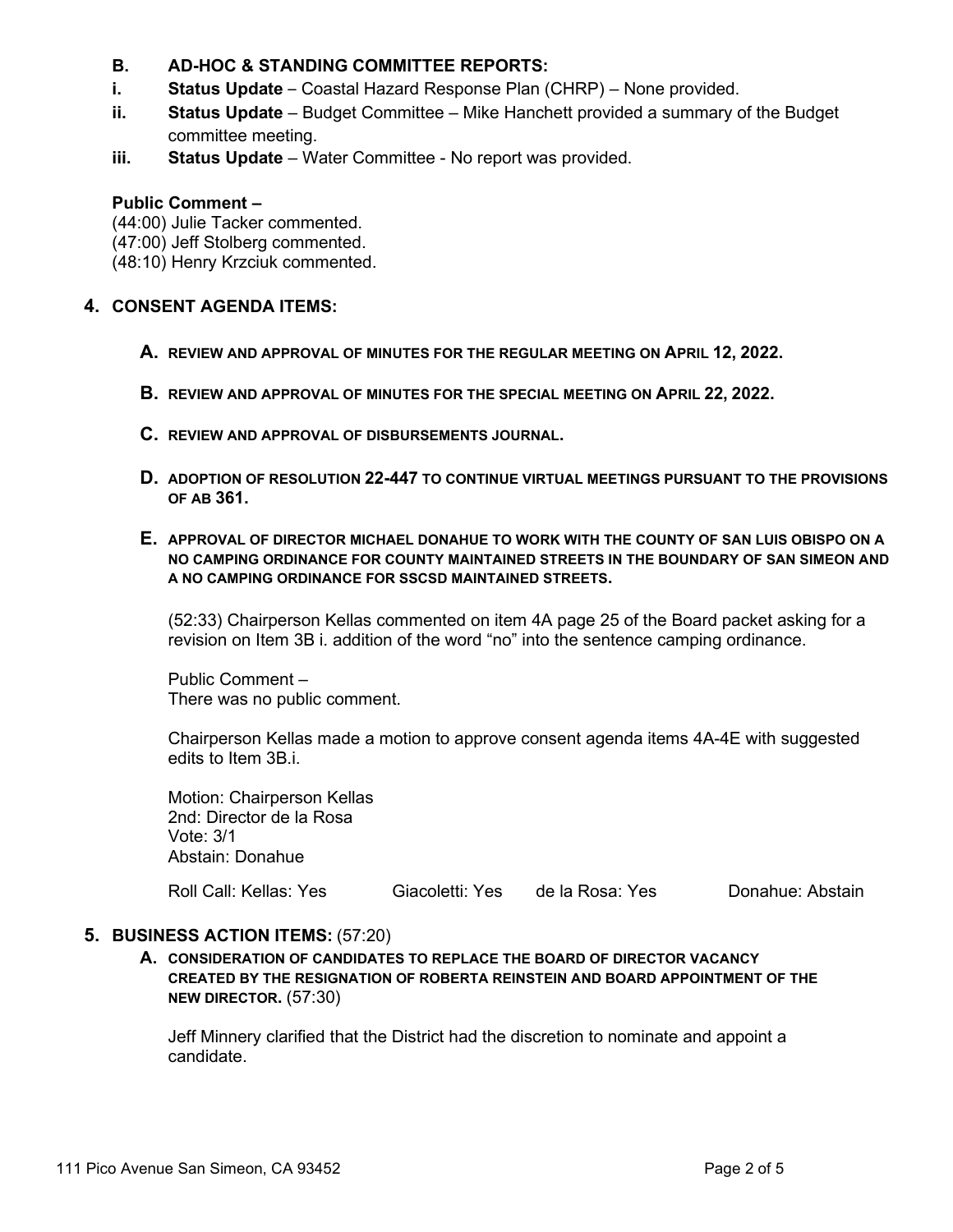Chairperson Kellas called on Jacqueline Diamond to speak about the application Ms. Diamond had submitted for the Board member vacancy.

Henry Krzciuk commented about issues with governance and the appointment process, stating that the County had never been notified.

Chairperson Kellas stated that the District had notified the County of the Board vacancy on March 9, 2022.

(1:05:42) A motion was made to direct counsel and staff to send a letter to the County Board of Supervisors requesting a ninety-day (90) extension to the District to appoint a new Board member.

Public Comment – (1:06:10) Michael Hanchett commented. (1:07:46) Julie Tacker commented. (1:10:57) Henry Krzciuk commented.

(1:12:45) Chariperson Kellas stated for the Board that she had reviewed the Government code related to the appointment process, she went on to reiterate that the County had been notified of the Board vacancy.

(1:13:15) Director Donahue spoke stating that he agreed with Henry Krzciuk. He stated that the County needed to step in.

(1:14:35) Charlie Grace stated that the County had been notified of the vacancy, in the same fashion that the District always followed to notify the County of the vacancy. He went on to further explain that Staff had not refused to distribute the applications, that staff stated the applications will be distributed in two days with the board packet.

(1:15:58) Jeff Minnery provided additional information related to Government Code 1780. Further stating that the District had permissive discretion to appoint a Board member.

(1:17:40) Chairperson Kellas asked for a second to her original motion (1:05:42)

Motion: Chairperson Kellas 2nd: Director de la Rosa Vote: 3/1 Abstain:

Roll Call: Kellas: Yes Giacoletti: Absent de la Rosa: Yes Donahue: No

(1:18:18) Vice-Chairperson Giacoletti dropped off the meeting for the roll-call vote. The motion failed.

(1:18:39) Director Donahue made a motion that the District hand this over to the Board of Supervisors to make their decision and not wait the 90 days. There was no second.

(1:20:00) Director Donahue and Jeff Minnery further discussed the appointment process and the timeline.

(1:24:25) Vice-Chairperson Giacoletti rejoined the meeting.

(1:24:38) Chairperson Kellas made a motion to direct counsel and staff to send a letter to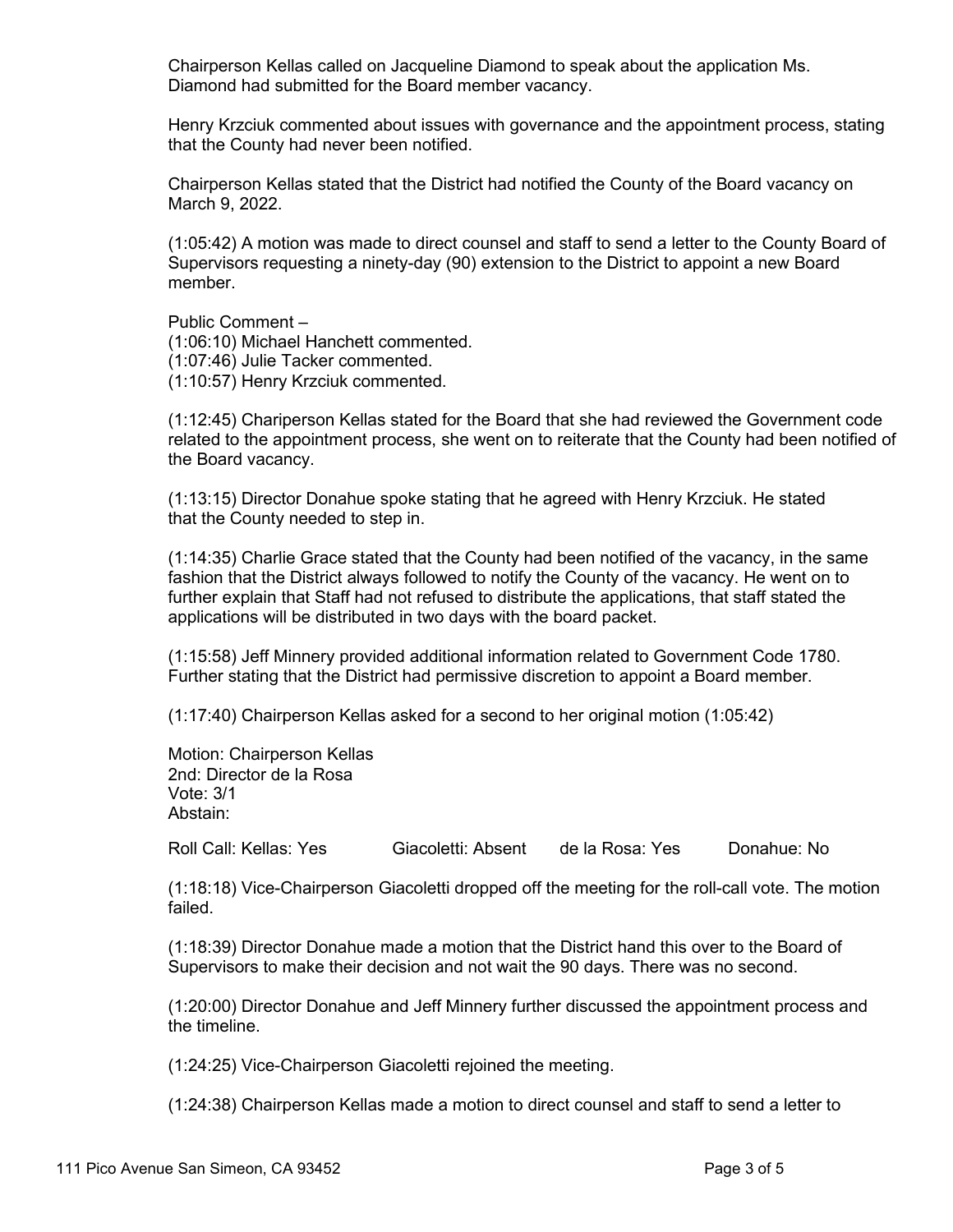the County Board of Supervisors requesting a ninety-day (90) extension to the District to appoint a new Board member.

Motion: Director Donahue 2nd: Director de la Rosa Vote: 4/0 Abstain:

Roll Call: Kellas: Yes Giacoletti: Yes de la Rosa: Yes Donahue: Yes

**B. REVIEW, CONSIDERATION AND APPROVAL OF A PROPOSAL FROM J.F. BRENNAN COMPANY, INC. TO REPAIR THE OCEAN OUTFALL NOT TO EXCEED THE AMOUNT OF \$115,000.00.** (1:26:40)

Charlie Grace introduced the item. He asked that the amount to exceed be \$120,000.00.

Public Comment – (1:29:00) Henry Krzciuk commented. (1:30:35) Julie Tacker commented. (1:32:20) Jeff Stolberg commented.

(1:33:05) Director Donahue commented on the need to add additional funds to the not to exceed amount.

(1:35:00) Chairperson Kellas recused herself.

(1:35:50) Cortney Murguia asked Director de la Rosa if Vice-Chairperson Giacoletti was still on the line. He stated that she was not.

(1:36:24) A motion was made to approve the proposal from J.F. Brennan Company not to exceed the amount of \$115,000.00. (There was no quorum)

This item was postponed until after the closed session occurred.

#### **6. CLOSED SESSION:** (1:39:40)

Public Comment –

(1:40:00) Henry Krzciuk commented.

(1:42:55) Julie Tacker commented.

#### **A. CONFERENCE WITH LEGAL COUNSEL – EXISTING LITIGATION**

Pursuant to Government Code section §54956.9(d)(1) Name of Cases – Robert Hather v. San Simeon Community Services District, et al., U.S. District Court C1:Case No. 2:21-cv-04711 Robert Hather v. San Simeon Community Services District, et al., SLO Superior Court Case No. 22CVP-0008

#### **B. CONFERENCE WITH LEGAL COUNSEL – ANTICIPATED LITIGATION**

Exposure to litigation pursuant to paragraph (2) of subdivision (d) of Government Code Section §54956.9 – Ron Hurlbert

#### **\*\*\*\*RECONVENE TO OPEN SESSION\*\*\*\***

(1:47:31) Kellas, de la Rosa, and Giacoletti rejoined the meeting.